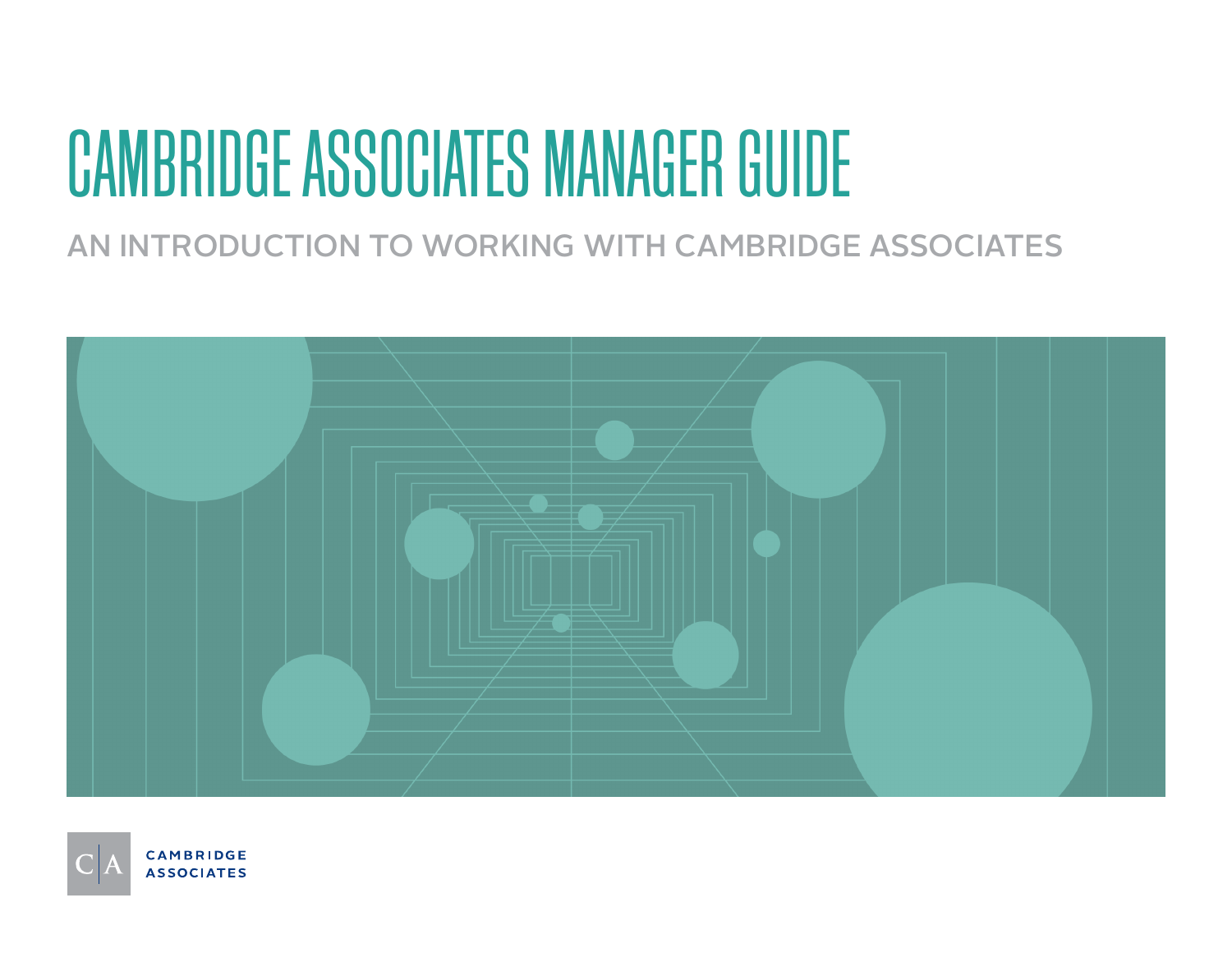#### Introduction



Thank you for your interest in Cambridge Associates. We are proud of our efforts to serve many of the world's leading institutional investors and are always looking for managers who are succeeding with new and proven investment strategies to consider in client portfolios.

Our process is rigorous—as you'd expect—and our only goal is to identify the best investment opportunities for our clients. This document outlines our process as we consider managers and how best to work with us.

We invite you to participate.

ASHBY HATCH, CFA Head of Global Investment Research 1 About<br>Cambr Cambridge Associates

Our screening process

Taking the next step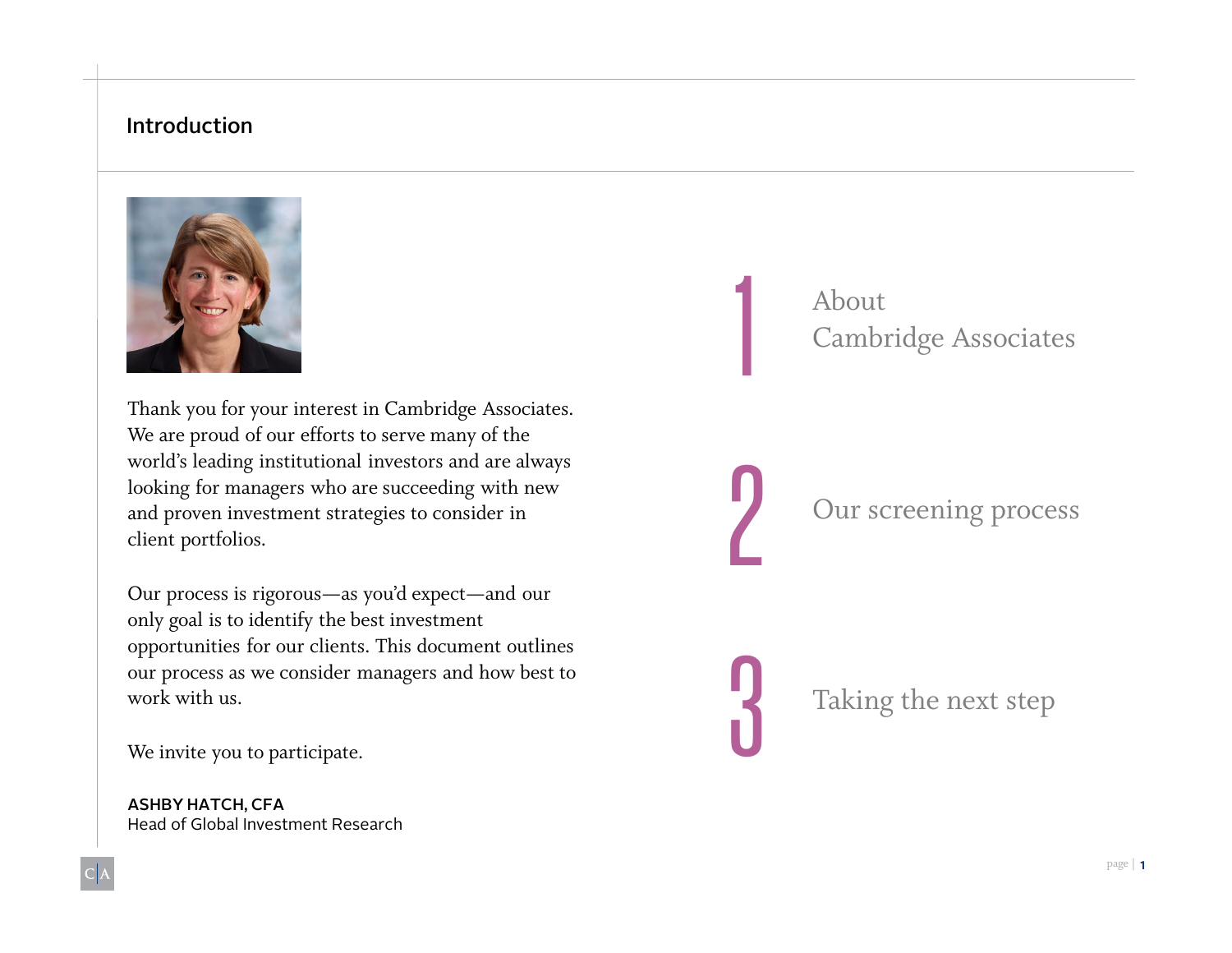Cambridge Associates at a glance

1

Our goal: generate long-term outperformance based on your investment objectives and risk tolerances



As of December 31, 2021.

[1] Senior investment professionals are those with a business title of Director or above. Industry experience may include investment-related work or support roles within financial services or investment offices. It may also include experience gathered through temporary work such as internships.

[2] Represents five-year average of manager meetings for 2017–2021.

[3] CA does not benefit nor receive compensation from managers in negotiated situations. All economic benefits accrue to our clients directly. Does not reflect the complete scope of feedback and influence on terms; includes negotiations that are no longer actively available to new capital. Terms may not be available to all CA clients; may be contingent on certain criteria such as client type, investment amount or aggregate CA capital invested with a manager or in a specific product; and are subject to change at the manager's discretion. For CA clients with non-discretionary relationships, fee, access, minimum, and other preferential terms are offered at-will. Managers may cease any such concessions at any time unless formal documentation between the manager and the client(s) has been executed.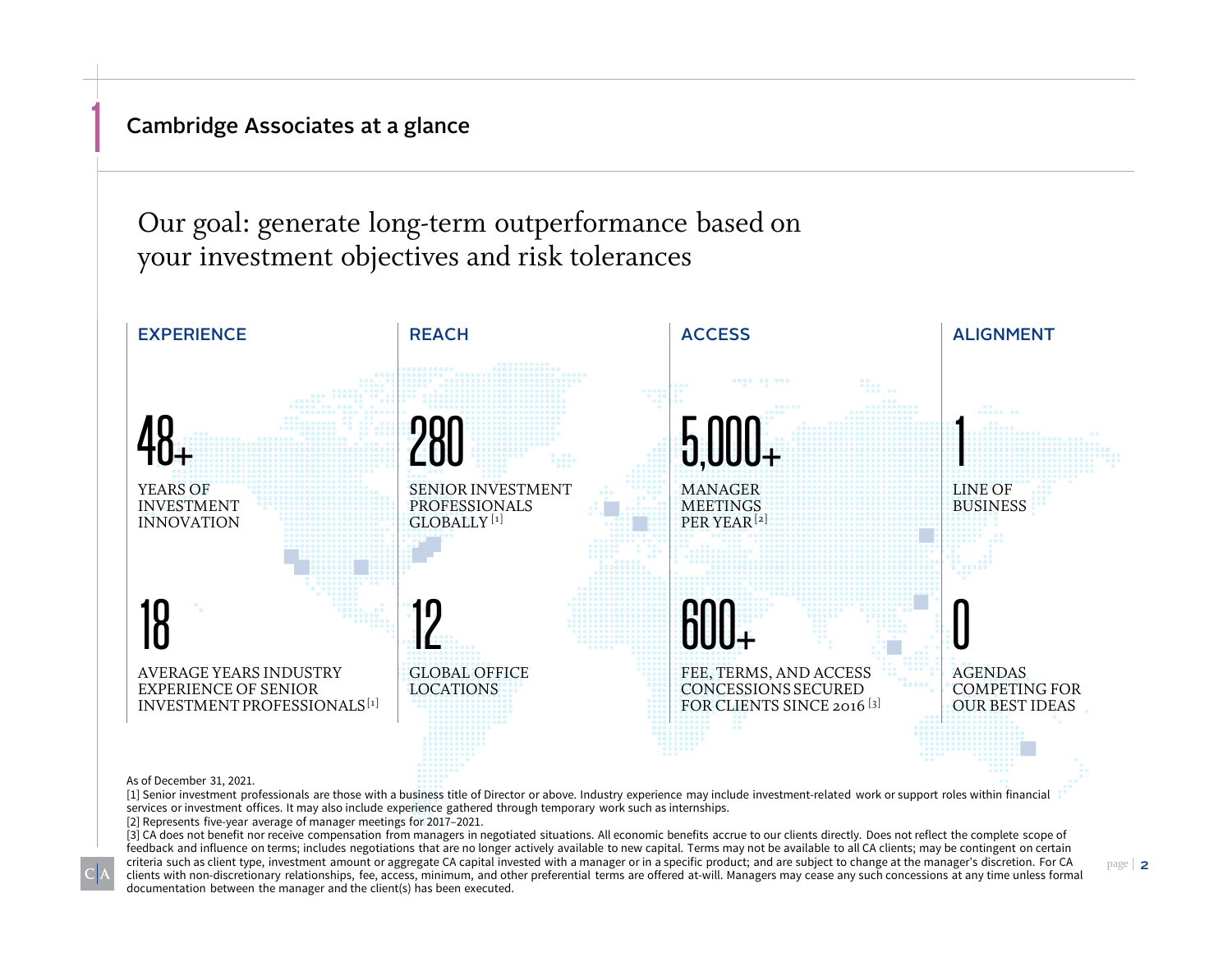### Our investment philosophy

1

- A long-term investment horizon
- **Diversification to guard against catastrophic loss**
- **E** Limited use of valuation-based tactical deviations
- **Active managers where we expect they will add long-term value**
- Risk management embedded in the investment process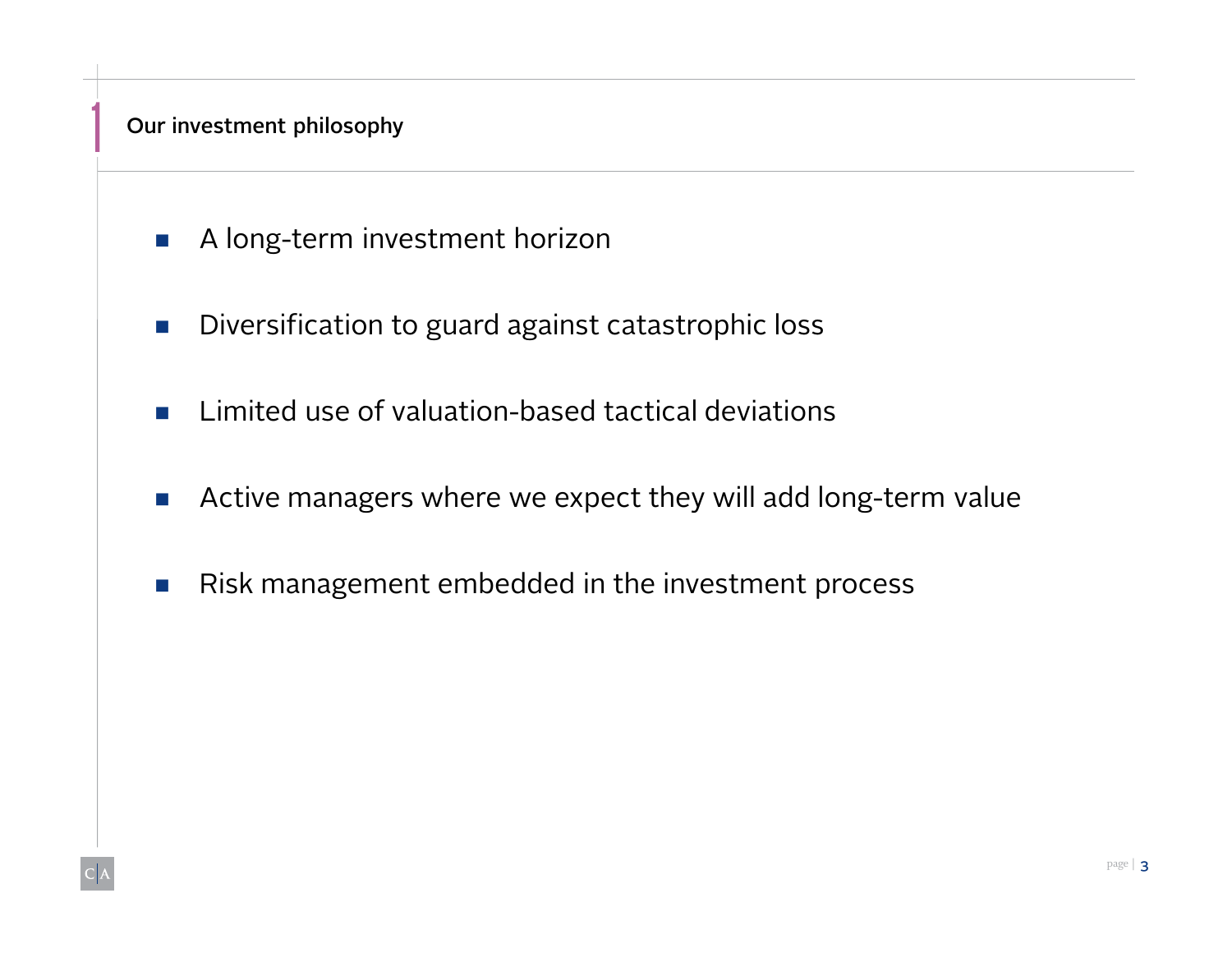#### Who we serve

1

| We're proud to help our<br>clients achieve their specific<br>investment objective,<br>whether it's to educate more<br>students, fund more grants,<br>successfully fund their<br>employees' retirements, or<br>extend their legacy.    | Endowments & Foundations<br>We help colleges, universities,<br>foundations, and other<br>not-for-profit organizations generate<br>outperformance so they can<br>maximize their impact on the world.  | <b>Healthcare Systems</b><br>We help healthcare systems invest<br>their multiple, distinct asset pools by<br>balancing investment return<br>objectives and enterprise risks so<br>that they can best serve the<br>communities in which they operate.                                       |
|---------------------------------------------------------------------------------------------------------------------------------------------------------------------------------------------------------------------------------------|------------------------------------------------------------------------------------------------------------------------------------------------------------------------------------------------------|--------------------------------------------------------------------------------------------------------------------------------------------------------------------------------------------------------------------------------------------------------------------------------------------|
| Pensions<br>We are a fiduciary partner to owners<br>of complex asset and liability pools<br>such as corporate, public, and union<br>retirement plans, focused on<br>maximizing results for each valuable<br>unit of risk and capital. | Private Clients<br>We forge deep partnerships and<br>build custom portfolios designed to<br>help individuals, families, and family<br>offices grow their wealth and fulfill<br>their personal goals. | Governments & Insurance<br>We work with large international<br>pools of capital, such as insurance<br>companies and sovereign wealth<br>funds, to deliver risk-appropriate<br>investment solutions, create<br>effective governance structures, and<br>oversee alternative assets mandates. |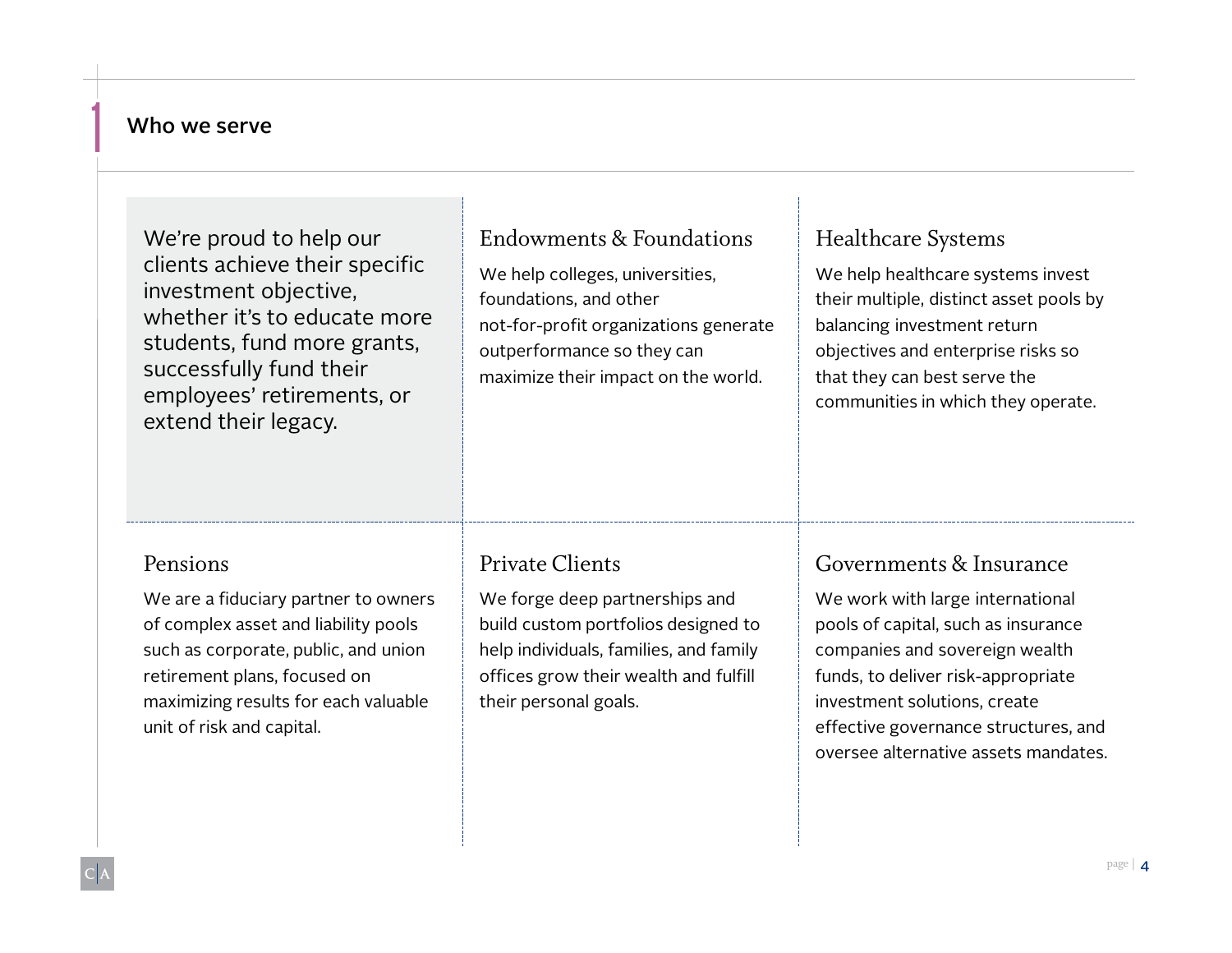#### Our portfolio management services complement clients' internal resources and expertise

## Discretionary (OCIO) Non-Discretionary

For clients who want to delegate portfolio management decision making, we serve as their fully resourced investment office, accountable for portfolio strategy, implementation, day-to-day management, and operations.

For clients who wish to retain final decision making on portfolio investments, we provide directive recommendations on asset allocation, portfolio structure, and manager selection. Changes to the portfolio are approved by the client.

For clients with significant investment staff, we augment their in-house resources with our robust manager networks and deep portfolio construction and asset class expertise.

#### Staff Extension Asset Class Mandates

For clients who want to leverage our specialized investment skill and deep manager networks in private equity, hedge funds, real assets, private credit, co-investments, and secondaries, we manage specific asset class mandates on either a discretionary or a non-discretionary basis.

1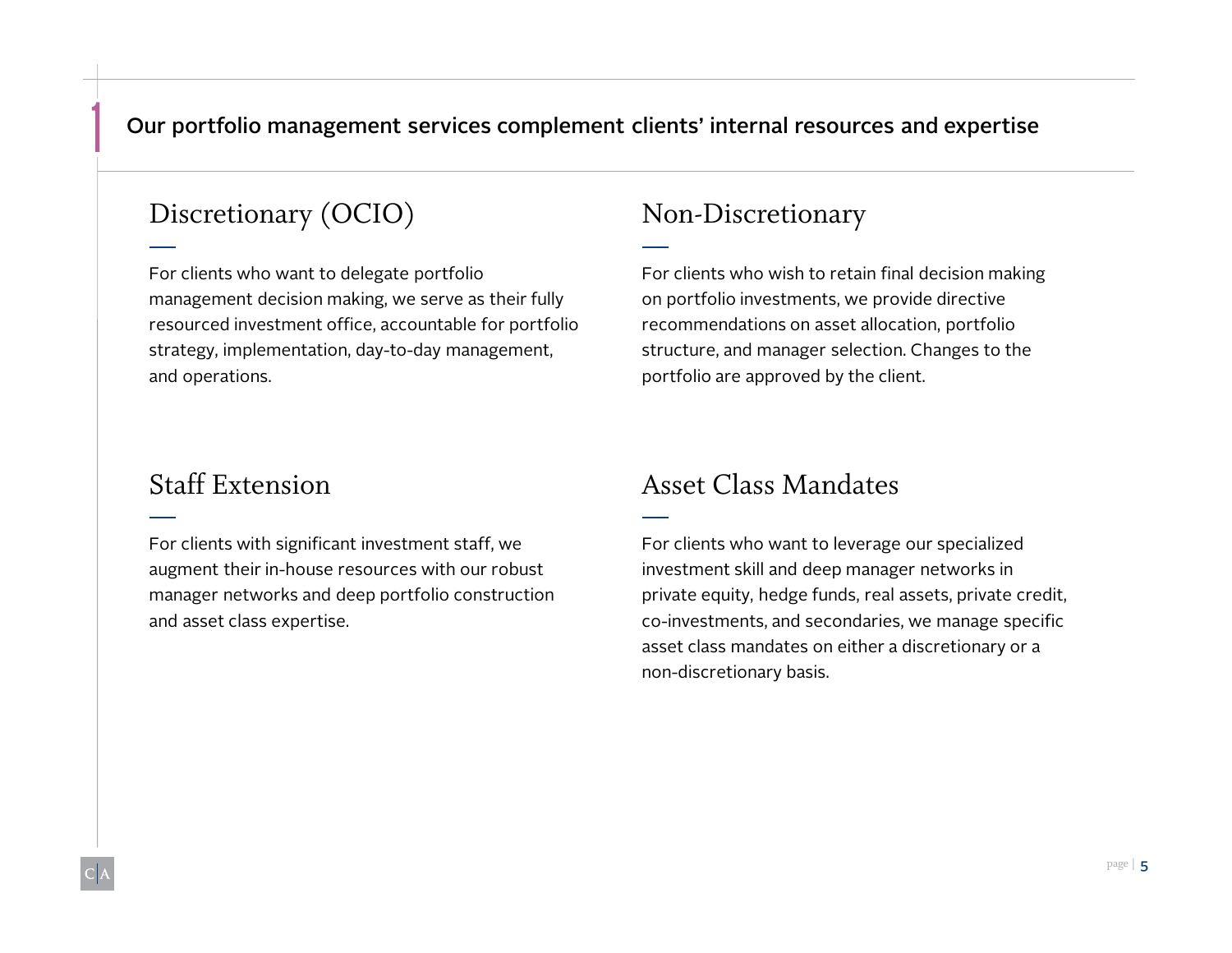#### Research at Cambridge Associates

**1** More than 100 professionals dedicated to manager research;<br> **1** More than 100 professionals dedicated to manager research;<br>
conducting 5,000 manager meetings each year;<br>
divided into five areas of coverage that span th conducting 5,000 manager meetings each year; divided into five areas of coverage that span the globe, with additional layers of research across asset classes

#### INVESTMENT MANAGER RESEARCH

| <b>PUBLIC</b><br><b>EQUITIES</b><br>Eric Thielscher | <b>HEDGE</b><br><b>FUNDS</b><br><b>Eric Costa</b> | <b>PRIVATE</b><br><b>INVESTMENTS</b><br>Andrea Auerbach | <b>REAL</b><br><b>ASSETS</b><br>Marc Cardillo | <b>CREDIT</b><br><b>Frank Fama</b><br><b>Christine Farquhar</b> |
|-----------------------------------------------------|---------------------------------------------------|---------------------------------------------------------|-----------------------------------------------|-----------------------------------------------------------------|
| GLOBAL/INTERNATIONAL                                | <b>GLOBAL LONG/SHORT</b>                          | <b>PRIVATE EQUITY</b>                                   | <b>CORE &amp; PRIVATE</b>                     | <b>DISTRESSED</b>                                               |
| <b>EQUITIES</b>                                     | <b>EQUITY</b>                                     |                                                         | <b>OPPORTUNISTIC</b>                          |                                                                 |
|                                                     |                                                   | <b>VENTURE CAPITAL</b>                                  | <b>REAL ESTATE</b>                            | <b>MEZZANINE</b>                                                |
| <b>US EQUITIES</b>                                  | <b>EVENT DRIVEN</b>                               | <b>DISTRESSED FOR</b>                                   | <b>REITS</b>                                  | <b>DIRECT LENDING</b>                                           |
| <b>EMERGING MARKETS</b>                             | <b>SYSTEMATIC</b>                                 | <b>CONTROL</b>                                          |                                               |                                                                 |
| <b>EQUITIES</b>                                     |                                                   |                                                         | <b>INFRASTRUCTURE</b>                         | <b>LEVERAGED LOANS</b>                                          |
| <b>EUROPEAN EQUITIES</b>                            | <b>TREND</b>                                      | <b>SECONDARIES</b>                                      | <b>COMMODITY FUTURES</b>                      |                                                                 |
|                                                     | <b>GLOBAL MACRO</b>                               | <b>CO-INVESTMENTS</b>                                   |                                               | <b>HIGH YIELD</b>                                               |
| <b>ASIAN EQUITIES</b>                               |                                                   |                                                         | OIL & GAS                                     | INVESTMENT-GRADE                                                |
|                                                     | <b>MANAGED FUTURES</b>                            | <b>DIRECT INVESTMENTS</b>                               |                                               | <b>FIXED INCOME</b>                                             |
|                                                     |                                                   |                                                         | NATURAL RESOURCES<br><b>EQUITIES</b>          |                                                                 |

#### SUSTAINABLE & IMPACT INVESTING

Liqian Ma

Focuses on a broad range of strategies across marketable and private asset classes, including ESG, socially responsible investing, and sustainability

#### DIVERSITY INVESTING

Jasmine Richards

Focuses on sourcing and evaluating women- and minority-owned managers across asset classes

#### BUSINESS RISK MANAGEMENT

Mike Coppens

Leverages industry expertise in a rigorous review process, providing actionable assessments of managers' operational capabilities to mitigate the risk of financial loss and/or reputational damages resulting from business- or operations-related issues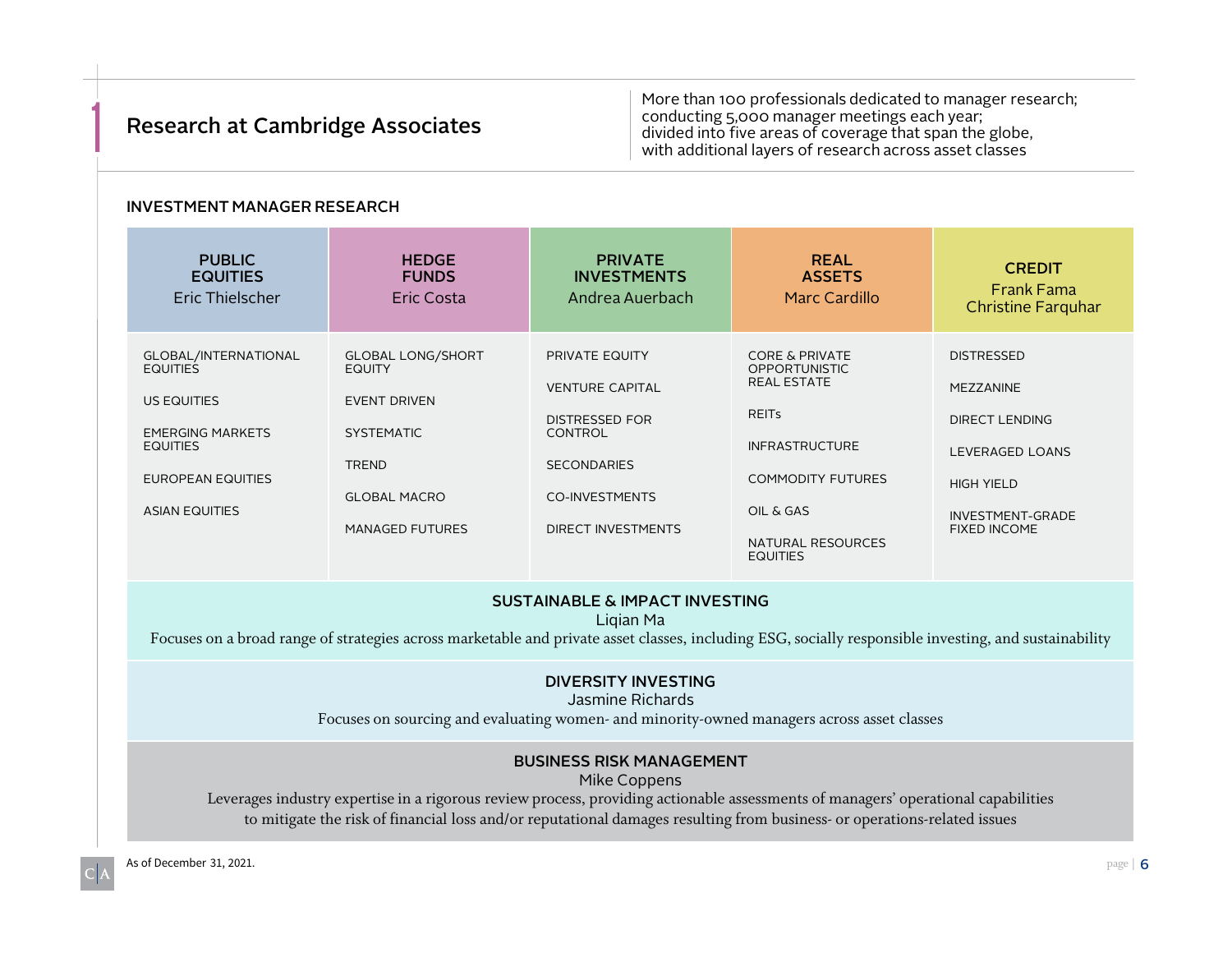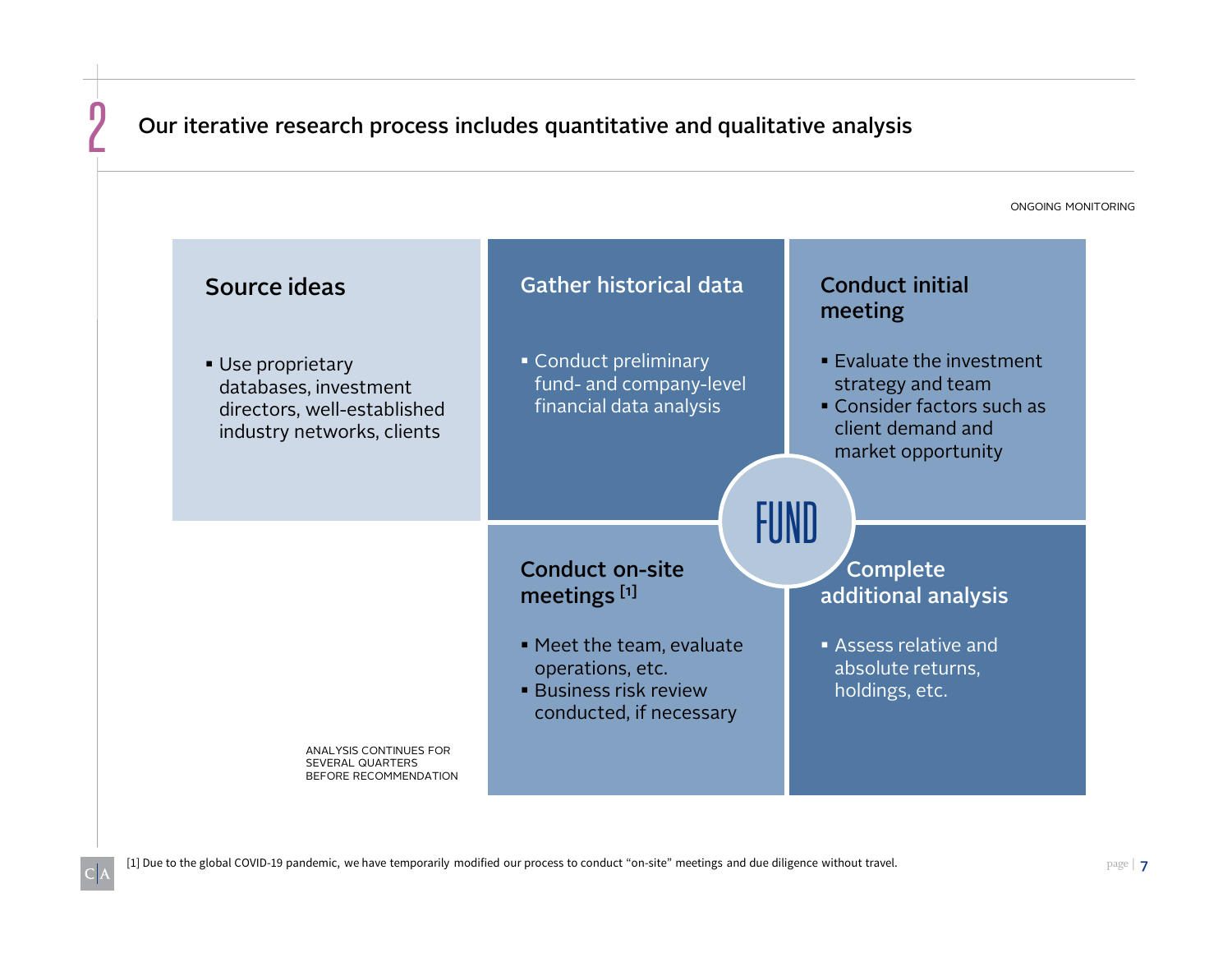#### Manager due diligence: We look for managers with a sustainable competitive advantage that increases their potential to generate alpha for our clients, net of fees

| <b>OUR GOALS</b>                                                                                                                              | WHAT WE LOOK FOR IN A MANAGER                                                                                                                                                                                                                                                    |                                                                                                                         |                                                                                                                                                                                                                                     |                                                                                                                                                                                                            |                                                                                                     |                                                                                                                                                                                |  |
|-----------------------------------------------------------------------------------------------------------------------------------------------|----------------------------------------------------------------------------------------------------------------------------------------------------------------------------------------------------------------------------------------------------------------------------------|-------------------------------------------------------------------------------------------------------------------------|-------------------------------------------------------------------------------------------------------------------------------------------------------------------------------------------------------------------------------------|------------------------------------------------------------------------------------------------------------------------------------------------------------------------------------------------------------|-----------------------------------------------------------------------------------------------------|--------------------------------------------------------------------------------------------------------------------------------------------------------------------------------|--|
| Find the best<br>managers                                                                                                                     | ORGANIZATION                                                                                                                                                                                                                                                                     | ALIGNMENT                                                                                                               | STRATEGY                                                                                                                                                                                                                            | PERFORMANCE                                                                                                                                                                                                | <b>MARKET</b><br>ENVIRONMENT                                                                        | FEES &<br>TERMS                                                                                                                                                                |  |
| Get to<br>conviction<br>quickly<br>Invest in the<br>right managers<br>at the right time                                                       | Partners' financial/<br>operational<br>experience<br>Networks of senior<br>professionals and<br>deal sourcing<br>capabilities<br>Is management<br>team product of a<br>spin-out?<br>Diverse ownership,<br>management, and<br>investment team<br>Team cohesion<br>Junior and back | Ownership and<br>economic<br>distribution among<br>firm employees<br>GP commitment<br>Performance-based<br>compensation | Experience<br>investing or<br>operating in a<br>sector<br>Sourcing<br>advantage/<br>industry<br>relationships<br>Value creation<br>strategy<br>Underwriting<br>discipline<br>Planned exits-<br>in-place strategic<br>relationships? | Performance<br>attribution, if track<br>record available<br>How applicable is<br>the track record?<br>Approach to seed<br>investments (VC)<br>Consistency of<br>performance<br>relative to<br>expectations | Value drivers<br>Valuation<br>Competitiveness<br>Economies<br>of scale<br>Supply/demand<br>dynamics | LP-friendly terms<br>Competitive with<br>potential for value<br>add<br>Fees based on<br>alpha, not<br>beta<br>Reasonable<br>investment<br>minimums and<br>liquidity provisions |  |
| Get the best<br>economic<br>alignment for<br>clients<br>(includes competitive<br>management fees, incentive<br>fees and other important fees) | office support<br>Investment<br>experience<br>Commitment to<br>product<br>Experience, talent<br>chemistry, and<br>stability of the team                                                                                                                                          |                                                                                                                         |                                                                                                                                                                                                                                     | Transparency<br>Incorporation of<br><b>ESG</b> considerations                                                                                                                                              |                                                                                                     |                                                                                                                                                                                |  |

 $\Gamma$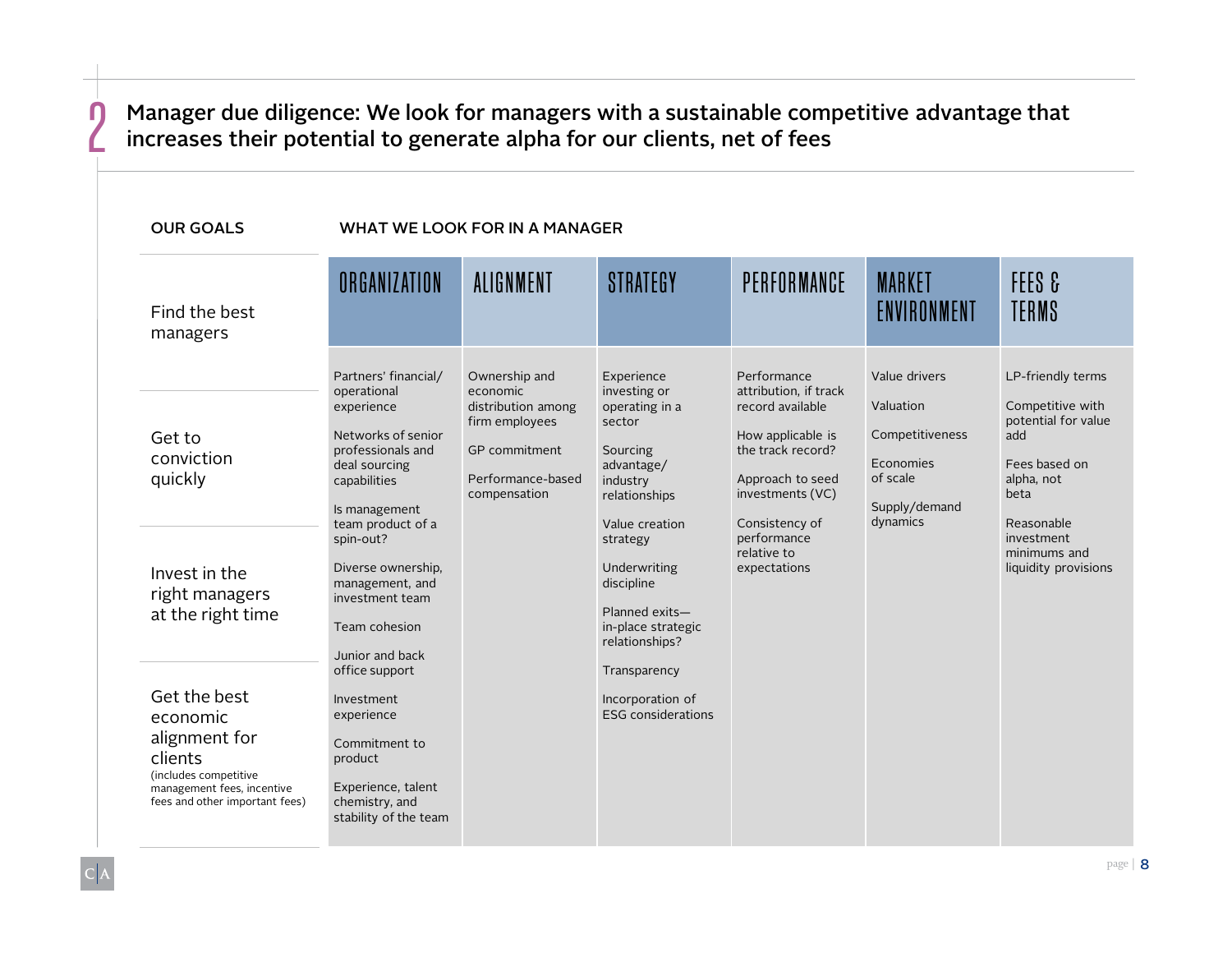$\frac{1}{2}$ 

Our manager selection process allows us to collect all available data and formulate, or reinforce, an opinion of the manager and product. The opinion is then shared with the organization and our clients.

Our due diligence is ongoing and our opinions evolve over time.

We believe that our thorough manager selection process helps Cambridge to identify truly talented managers, who can produce sustainable alpha/value net of fees for our clients, versus those who may have merely experienced lucky performance due to favorable market conditions.

To ensure this, we conduct ongoing monitoring, which could include regular meetings, analysis of quarterly results, or quarterly calls and evaluation of any changes.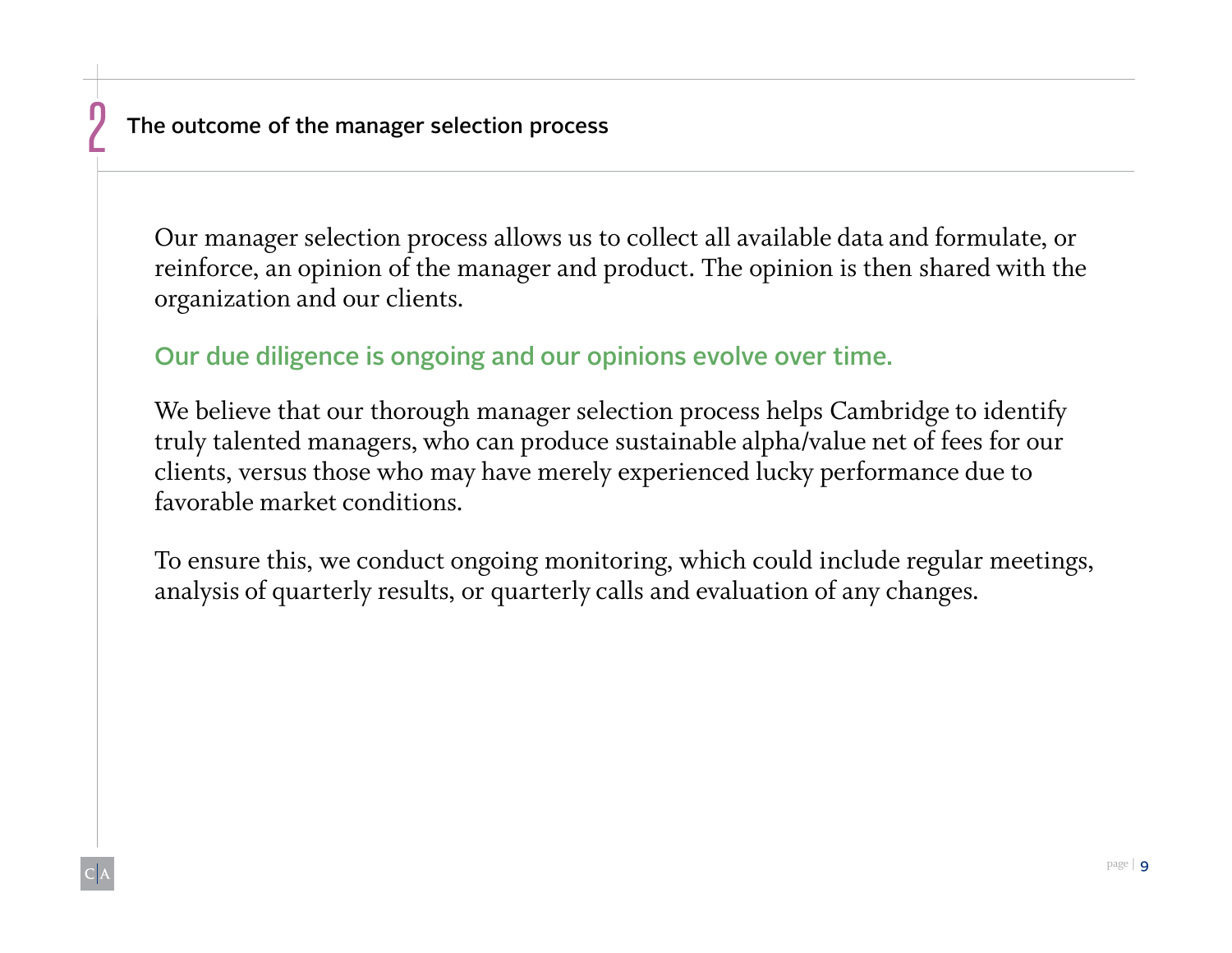#### Tips for working together

#### Be prepared to hear the word "No" Be patient with our screening and due diligence process Understand our meeting culture We don't have a simple formula to determine whether a manager is invited for a meeting or a fund is put through our screening process. It depends on the current needs of our clients and a judgement of whether your product would fill those needs. We can't take every meeting request and still be able to effectively provide superior research for our clients. The good news is that once you submit We try to limit the number of contacts you have at CA but you may need to work with multiple groups in order for us to gather all necessary information to conduct our review. Use your network to get in front of us. Manager and fund ideas come to the research team and our client service teams from multiple sources. Accept our feedback graciously. There is no clear equation as to why a fund is We want all of our teams to become CA who is interested in attending. teams or interested support staff. Meetings are typically one hour long. will be in attendance for the entire

your data to us, it is available for all of our directors (and most clients) to view and screen.

considered. It depends on market opportunity, client demand, and timing. We try to be upfront and honest with the managers we work with that these factors all have an impact on the consideration and implementation of funds into our clients' portfolios.

familiar with the managers; therefore, our manager meetings are open to anyone at

There could be two people or twenty and may include members of our investment

Members of the appropriate research team meeting. Expect others to come and go during the course of the discussion due to their availability; don't misinterpret this as lack of interest.

Expect lots of questions. While you may have a planned presentation, questions from our staff may change the course of the discussion.

 $\frac{1}{2}$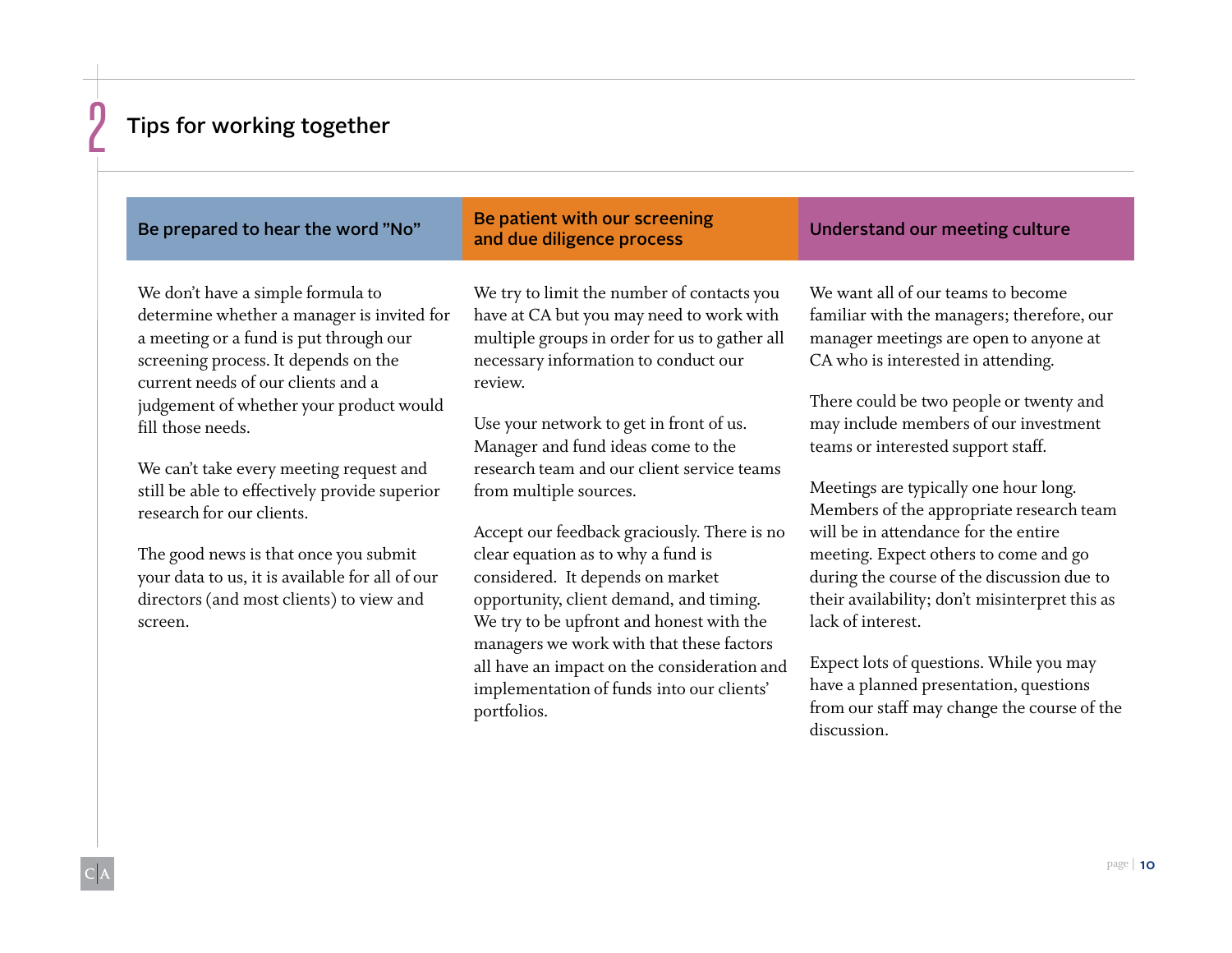## Tips for a successful meeting

 $\Gamma$ 

## DON'T

| Articulate your competitive advantage                                                                                                        | Make assumptions about<br>what our clients want or need              |
|----------------------------------------------------------------------------------------------------------------------------------------------|----------------------------------------------------------------------|
| Focus on individual products<br>even if you have multiple products                                                                           | Base your case entirely<br>on your track record                      |
| Be transparent about the portfolio and<br>investment process                                                                                 | Overstate expected returns                                           |
| Talk openly about your business plan                                                                                                         | Be afraid to admit historical<br>mistakes or problems                |
| Explain performance attribution                                                                                                              | Suggest your strategy will outperform<br>in every market environment |
| Send no more than three investment decision<br>makers with ten hard copies of your materials<br>(and email a soft copy prior to the meeting) | Send people who won't<br>contribute to the meeting                   |
| Be balanced in your presentation<br>between big picture and details                                                                          | Be concerned if we<br>interrupt you with questions                   |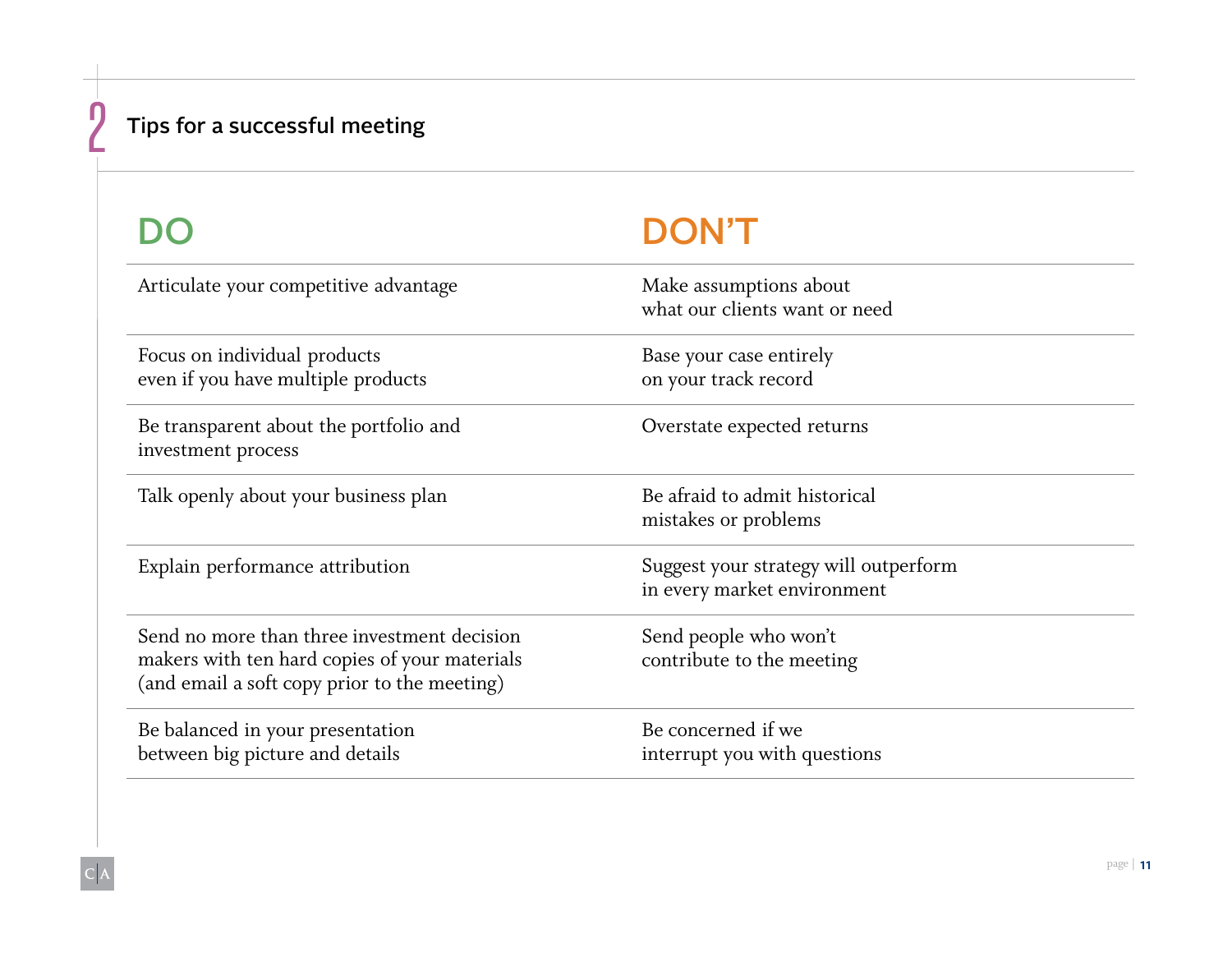#### Initiating your request to meet with Cambridge Associates

While our manager-screening process is lengthy, there are only two steps for managers to start being considered for Cambridge Associates clients.

#### SUBMIT YOUR DATA

1

<u>ด้</u>

HEDGE FUND AND LONG-ONLY MANAGERS

- New managers can request access to the database by visiting www.cambridgeassociates.com/managers and then following the instructions.
- Hedge fund and long-only managers already participating in CA's Investment Manager Database should log into to our website at www.cambridgeassociates.com to submit the most up to date data.

#### PRIVATE INVESTMENT MANAGERS

 Private investment managers are invited to participate in our private investment benchmarks and operating metrics report. A CA staff member will be in contact with you about collecting historical and ongoing financial statements.

# SUBMIT MEETING REQUEST

Π

- Managers with institutional-quality funds can send their marketing materials to ManagerMeetingInquiries@cambridgeassociates.com. This is considered your meeting request.
- We receive hundreds of requests from new managers each year. While many don't result in a manager meeting right away, we do look at all the submitted materials.
- Getting or being invited in for a meeting depends on the current needs of our clients and a judgement of whether your product would fill those needs.
- The timing of our response varies depending on the schedule and priorities of the Investment Manager Research group.
- Rest assured that the inbox is checked daily and Cambridge staff will be in touch with you if we would like additional information.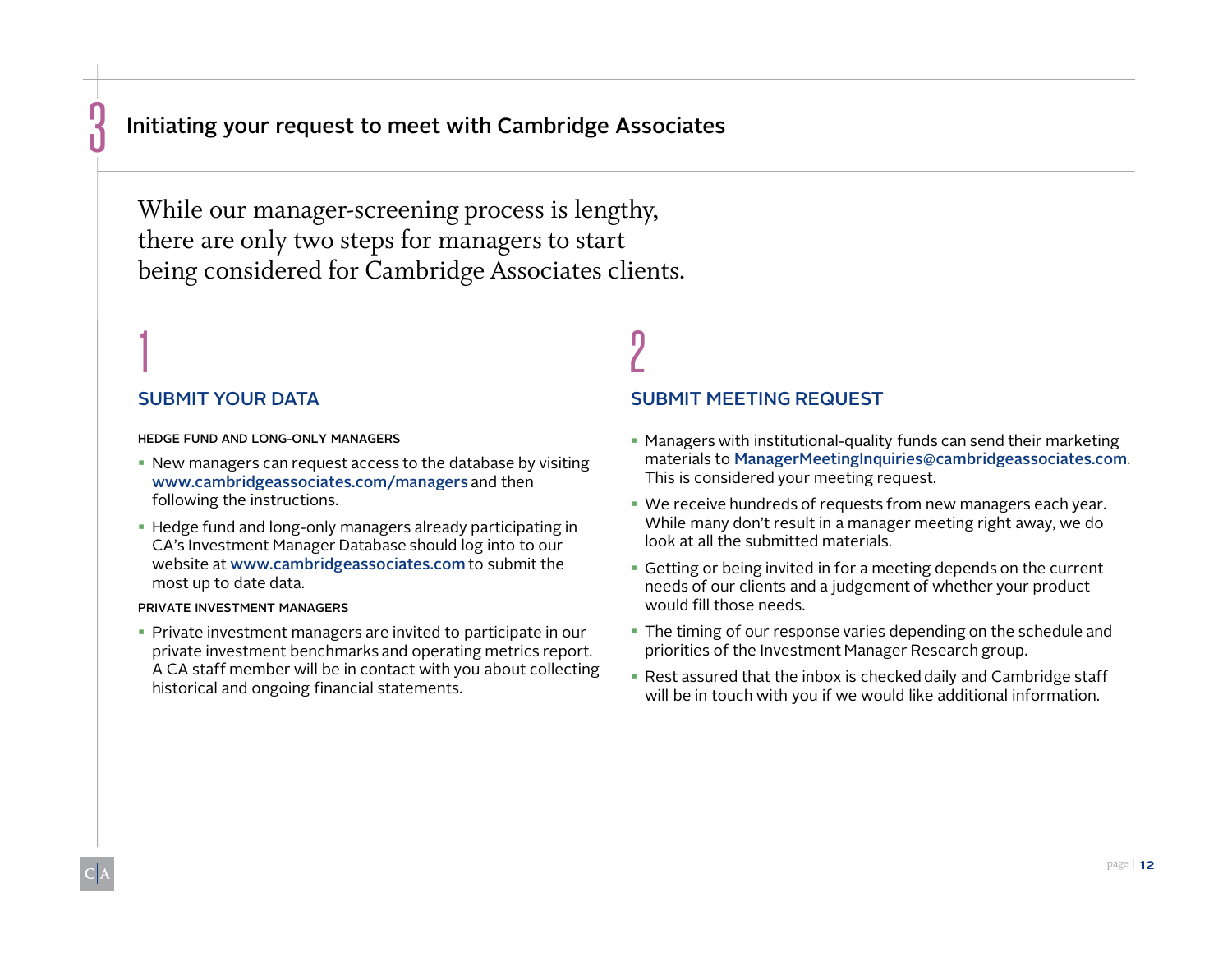Summary

We value the relationship we have with our investment managers and strive to make it easier for you to do business with us.

We look for managers who are good business partners to help our mutual clients achieve their objectives.

Our most successful manager relationships share the following attributes:

- Open communication
- **Steady flow of information**
- Results consistent with the expectations set by the manager
- **Mutual trust and respect**

We look forward to the opportunity to work with you.